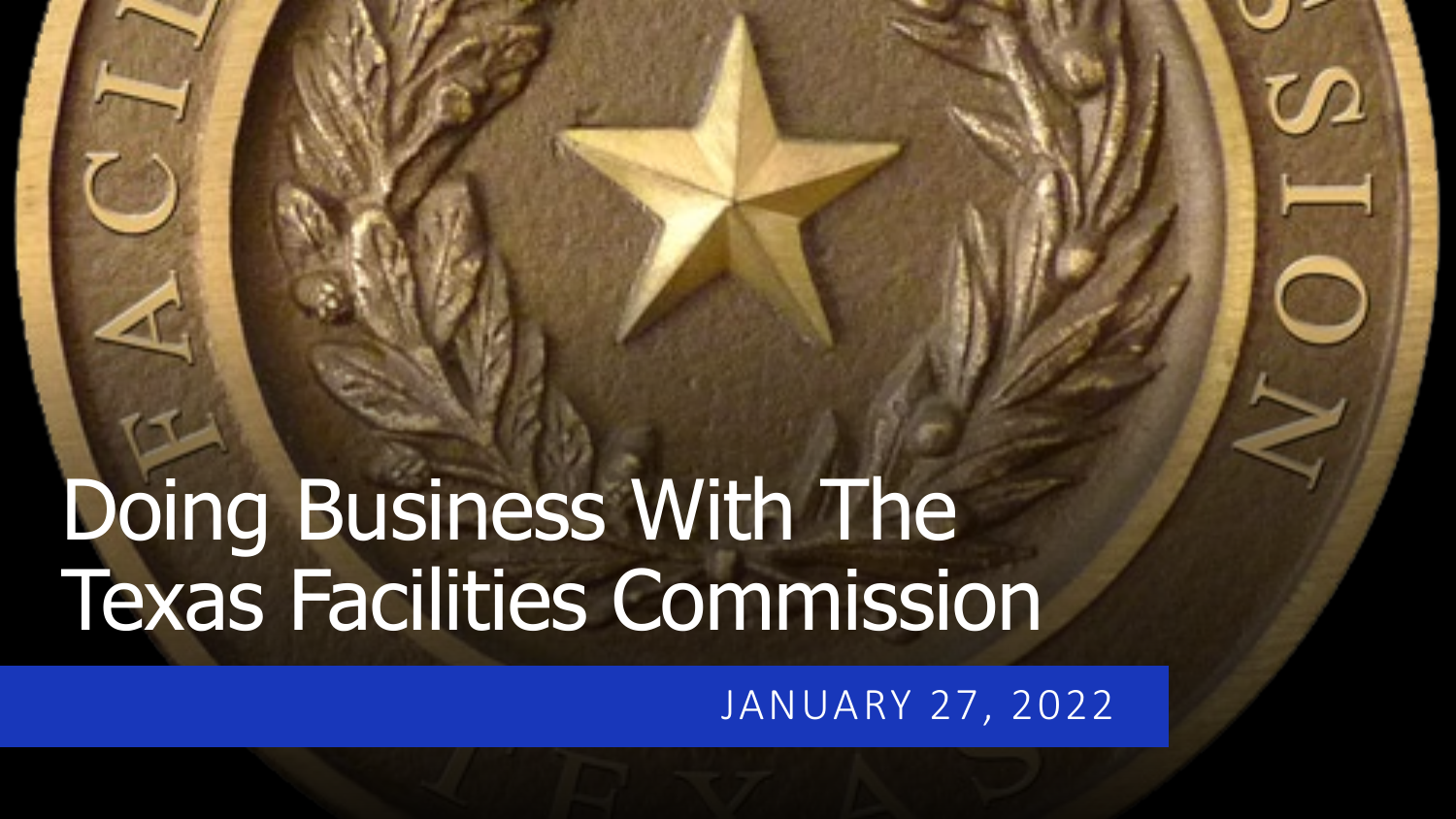# **OVERVIEW**

- Agency Overview
- Upcoming Opportunities
	- o As a Prime
	- o As a Subcontractor
- Small Contractor Participation Assistance Program(TX Gov't Code 2166.259)
	- o HUB Initiative Plan
	- o Upcoming Educational Sessions
- HUB Program Highlights for 2021
- **Next Steps**
- **Questions**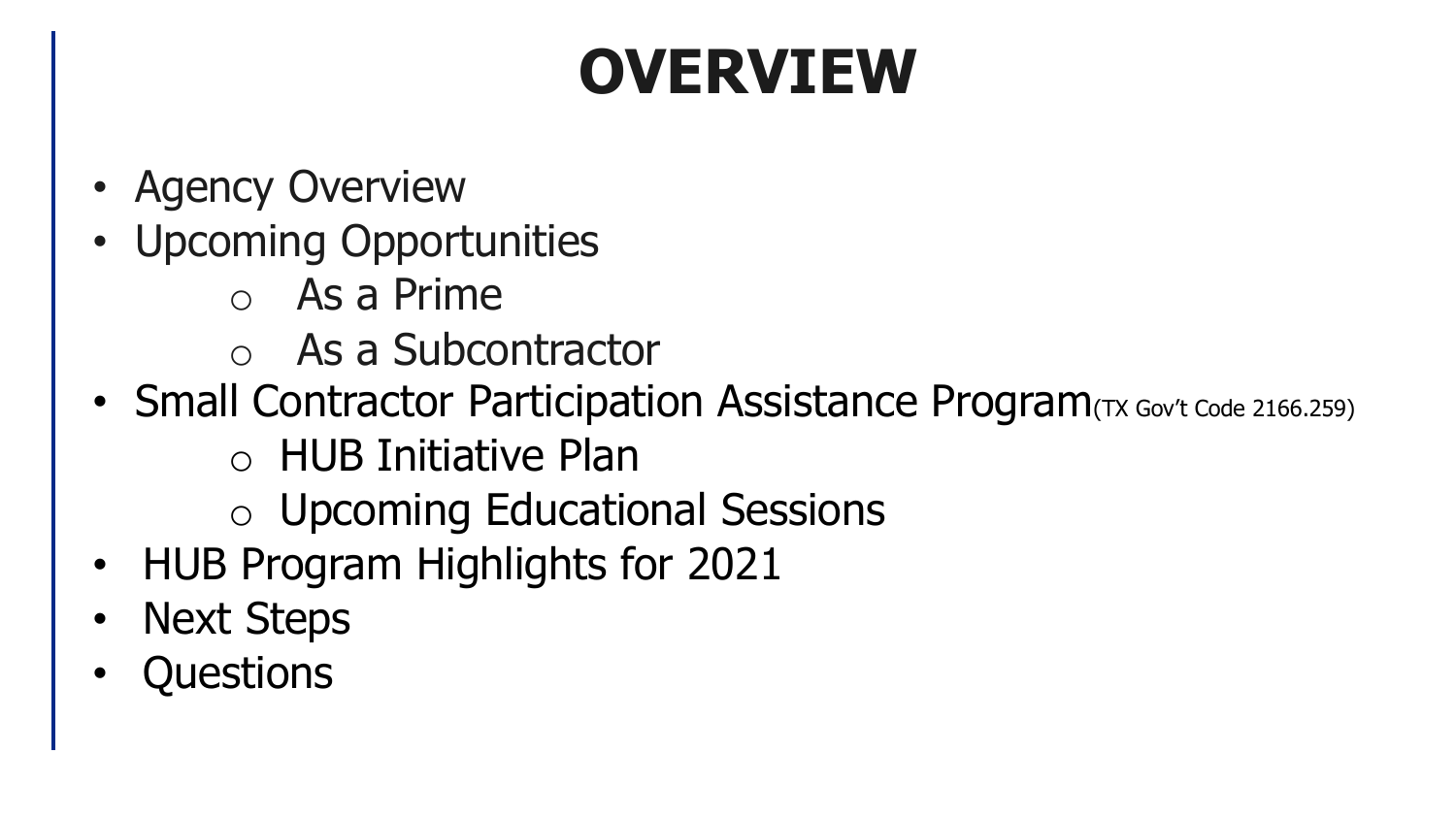## **TFC MISSION: Build. Maintain. Support**



100+ State Agencies in 243 cities across Texas



28 million square feet of facilities



144,900 State Employees



\$667+ Million Agency Budget

#### **WhatWeDo**

• New Construction

 $\prime$   $-$ 

- Remodel Maintenance
- Property Management
- Texas School for the Deaf
- Texas School for the Blind & Visually Impaired
- State Surplus Store
- Federal Surplus Program

## **What We Buy**

- Construction Services
- Professional Services
- Office Supplies
- IT Services
- Commodities & **Supplies**
- Maintenance, Repair & Operation (MRO)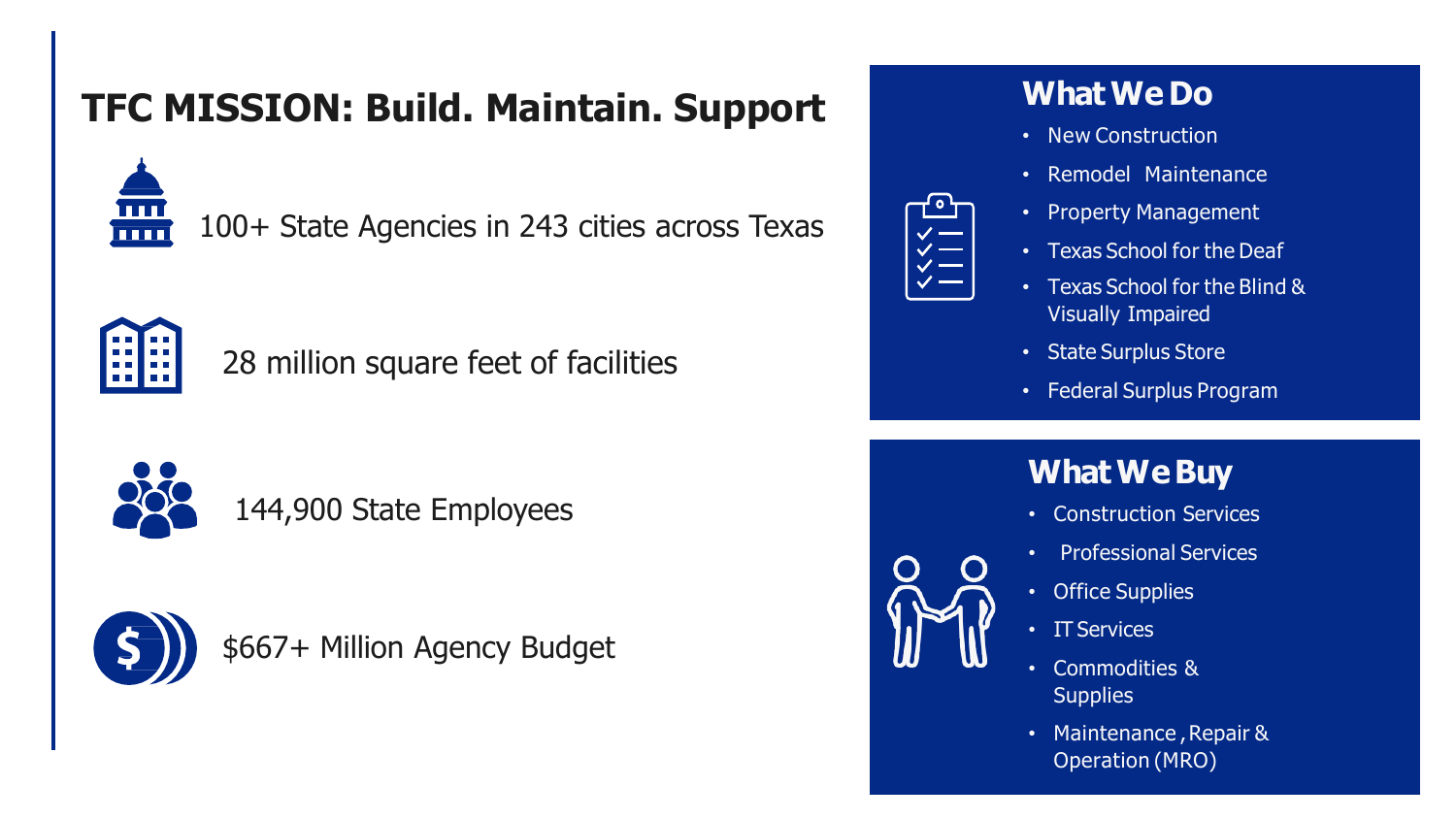## **Upcoming TFC Procurement Opportunities**

TFCSolicitationForecast: <http://www.tfc.state.tx.us/divisions/commissionadmin/prog/internal-procurement-1/>

Key: **Posted** Closed Cancelled Awarded

| <b>Facility</b>                                                                              | FY22-FY23<br>Appropriation | <b>Description</b>                                             | <b>Delivery</b><br><b>Method</b> | <b>Tentative</b><br><b>Schedule</b> | <b>RFP/RFQ#</b> |  |  |  |  |
|----------------------------------------------------------------------------------------------|----------------------------|----------------------------------------------------------------|----------------------------------|-------------------------------------|-----------------|--|--|--|--|
| Forecast is updated weekly.<br>** Changes from the previous week are indicated in Red Font** |                            |                                                                |                                  |                                     |                 |  |  |  |  |
| N/A                                                                                          | <b>Not Disclosed</b>       | John Deere Tractor, Backhoe and Skid Steer                     | <b>IFB</b>                       | 1/26/2022                           | 303-2-00999     |  |  |  |  |
| <b>JHR</b>                                                                                   | \$400,000                  | Fire Alarm Replacement and Upgrade Capcom MNS                  | <b>RFP</b>                       | 1/28/2022                           | 303-2-00904     |  |  |  |  |
| CAP                                                                                          | \$800,000                  | P3 Technical Advisors                                          | <b>RFQ</b>                       | 1/28/2022                           | 303-2-00887     |  |  |  |  |
| <b>Various</b>                                                                               | \$1,000,000                | As-Needed General Bldg. Maintenance, Austin Area               | <b>RFP</b>                       | 1/28/2022                           | 303-2-00501     |  |  |  |  |
| <b>Statewide</b>                                                                             | \$8,000,000                | A/E for TFC Statewide Deferred Maintenance                     | <b>RFQ</b>                       | 2/9/2022                            | 303-2-01027     |  |  |  |  |
| CAP                                                                                          | \$800,000                  | P3 Financial Advisors                                          | <b>RFQ</b>                       | 2/11/2022                           | 303-2-00873     |  |  |  |  |
| <b>CAP</b>                                                                                   | \$800,000                  | P3 Legal Advisory Services                                     | <b>RFQ</b>                       | 2/25/2022                           | 303-2-00892     |  |  |  |  |
| CAP                                                                                          | \$800,000                  | P3 Professional Real Estate Services                           | <b>RFP</b>                       | 3/11/2022                           | 303-2-00864     |  |  |  |  |
| <b>Statewide</b>                                                                             | \$50,000,000               | <b>CMR for TFC Statewide Deferred Maintenance</b>              | <b>CMR</b>                       | 3/11/2022                           | <b>TBD</b>      |  |  |  |  |
| <b>Capitol Complex</b><br>Phase 2                                                            | <b>TBD</b>                 | 3rd Party Review Services for Capitol Complex, Phase 2         | <b>RFQ</b>                       | <b>TBD</b>                          | <b>TBD</b>      |  |  |  |  |
| <b>Capitol Complex</b><br>Phase 2                                                            | <b>TBD</b>                 | FFE A/E Services for Capitol Complex, Phase 2                  | <b>RFQ</b>                       | <b>TBD</b>                          | <b>TBD</b>      |  |  |  |  |
| <b>Capitol Complex</b><br>Phase 2                                                            | <b>TBD</b>                 | CxA Services for Capitol Complex, Phase 2                      | <b>RFQ</b>                       | <b>TBD</b>                          | <b>TBD</b>      |  |  |  |  |
| <b>Capitol Complex</b><br>Phase 2                                                            | <b>TBD</b>                 | Construction Materials Testing for Capitol Complex,<br>Phase 2 | <b>RFQ</b>                       | <b>TBD</b>                          | <b>TBD</b>      |  |  |  |  |
| <b>Capitol Complex</b><br>Phase 2                                                            | <b>TBD</b>                 | Test and Balance Services for Capitol Complex, Phase 2         | <b>RFQ</b>                       | <b>TBD</b>                          | <b>TBD</b>      |  |  |  |  |
| <b>Updated 01/21/2022</b>                                                                    |                            |                                                                |                                  |                                     |                 |  |  |  |  |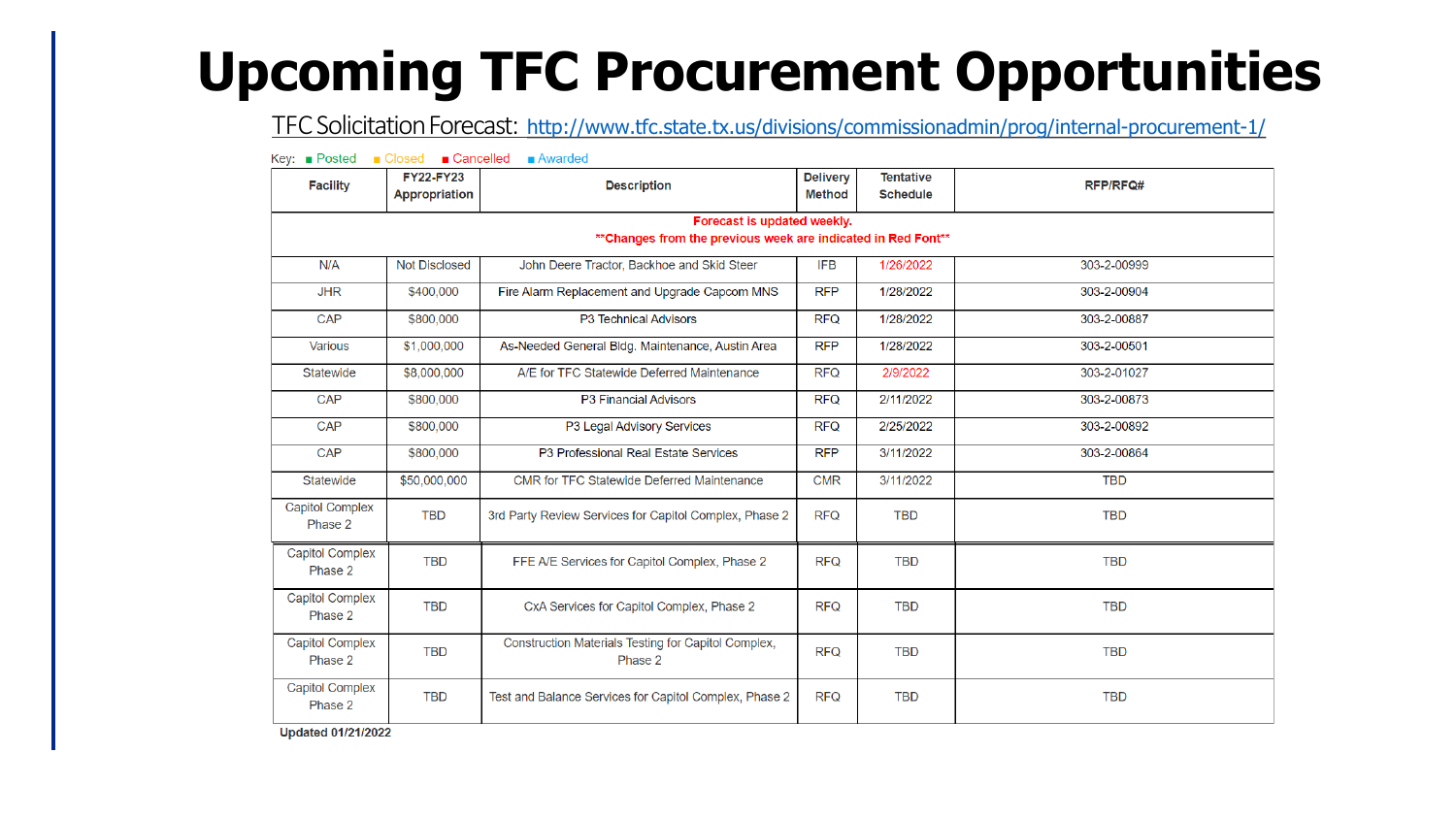# **Upcoming Procurement Opportunities**

#### Subcontractor Opportunities: <http://tfc.state.tx.us/divisions/commissionadmin/prog/HUB/>

| Prime                                                         | <b>Prime Contact</b>     | <b>Email</b>                       | <b>Project Name</b>                                             | Location                                                                                                                                                                | <b>Contract Amount</b> |
|---------------------------------------------------------------|--------------------------|------------------------------------|-----------------------------------------------------------------|-------------------------------------------------------------------------------------------------------------------------------------------------------------------------|------------------------|
| Centennial Contractors Enterprises, Inc.                      | Chris Regan              | CRegan@cce-inc.com                 | Commercial Remodeling Services-Requirement Contract             | <b>Austin</b>                                                                                                                                                           | \$2,000,000            |
| <b>Falkenberg Construction Company, Inc.</b>                  | John Castro              | icastro@falkenbergconstruction.com | <b>Commercial Remodeling Services - Requirement Contract</b>    | <b>Austin</b>                                                                                                                                                           | \$2,000,000            |
| Flintco                                                       | <b>Shannon Brunner</b>   | shannon.brunner@flintco.com        | TFC 20-21DM Capitol Complex Multiple Building Project           | <b>Austin</b>                                                                                                                                                           | \$10,359,516           |
| Flintco                                                       | <b>Shannon Brunner</b>   | shannon.brunner@flintco.com        | Capitol Complex 1801 Congress Project (Package 4)*              | <b>Austin</b>                                                                                                                                                           | \$201,831,997          |
| <b>Flynn Construction</b>                                     | <b>Russell Alabastro</b> | ralabastro@flynnconstruction.com   | TFC 16-17DM Various Fire Protection Systems Repair/Replacement  | <b>Austin</b>                                                                                                                                                           | \$11,310,000           |
| J. T. Vaughn Construction, LLC                                | <b>Jose Villarreal</b>   | jvillarreal@vaughnconstruction.com | MEP & DM DSHS/HHSC State Office Buildings Projects              | <b>Austin</b>                                                                                                                                                           | \$13,068,900           |
| J. T. Vaughn Construction, LLC                                | <b>Jose Villarreal</b>   | jvillarreal@vaughnconstruction.com | TFC 20-21DM HHSC Multiple Building Project                      | <b>Austin</b>                                                                                                                                                           | \$6,360,963            |
| J. T. Vaughn Construction, LLC                                | <b>Jose Villarreal</b>   | jvillarreal@vaughnconstruction.com | TSBVI 20-21 DM Campus Wide Improvements                         | <b>Austin</b>                                                                                                                                                           | \$5,583,000            |
| J. T. Vaughn Construction, LLC                                | <b>Jose Villarreal</b>   | jvillarreal@vaughnconstruction.com | TFC 18-19 DM Parking Garages Elevator Repair/Replacement        | <b>Austin</b>                                                                                                                                                           | \$2,000,000            |
| J. T. Vaughn Construction, LLC                                | <b>Jose Villarreal</b>   | ivillarreal@vaughnconstruction.com | TFC 20-21 DM- Elias Ramirez State Office Building               | Houston                                                                                                                                                                 | \$1,771,689            |
| <b>SpawGlass</b>                                              | Cami Alling              | Cami.Alling@Spawglass.com          | TFC 20-21DM DSHS Multiple Building Project                      | <b>Austin</b>                                                                                                                                                           | \$77,787,786           |
| <b>SpawGlass</b>                                              | <b>Cami Alling</b>       | Cami.Alling@Spawglass.com          | DPS Tactical Training Facility Project Brownsville, TX- Phase I | <b>Brownsville</b>                                                                                                                                                      | \$4,640,348            |
| <b>Teal Construction Company</b>                              | <b>Sheree Agee</b>       | shereeagee@tealcon.com             | DM and Renovation Projects - Multiple DPS Buildings Statewide   | Abilene, Amarillo,<br>Austin,<br>Conroe, Corpus<br>Christi, El Paso,<br>Garland, Hurst,<br>Livingston,<br>Lubbock,<br>Midland, San<br>Angelo, Sulphur<br><b>Springs</b> | \$28,464,425           |
| <b>Porschia Tolbert</b><br><b>Turner Construction Company</b> |                          | ptolbert@tcco.com                  | TFC 20-21DM Park 35/Prom Point 6 Building Project               | <b>Austin</b>                                                                                                                                                           | \$12,000,000           |
| <b>Veliz Construction</b>                                     | <b>Ana Martinez</b>      | amartinez@velizconstruction.com    | E.O Thompson Deferred Maintenance Repairs and Renovations       | Austin                                                                                                                                                                  | \$1,509,147            |
| <b>Veliz Construction</b>                                     | <b>Ana Martinez</b>      | amartinez@velizconstruction.com    | <b>Commercial Remodeling Services - Requirement Contract</b>    | <b>Austin</b>                                                                                                                                                           | \$2,000,000            |
| <b>White Construction Company</b>                             | Miriam Renfer            | miriamr@whiteconst.com             | Capitol Complex 1601 Congress Ave. Project (Package 5)*         | Austin                                                                                                                                                                  | \$100,119,120          |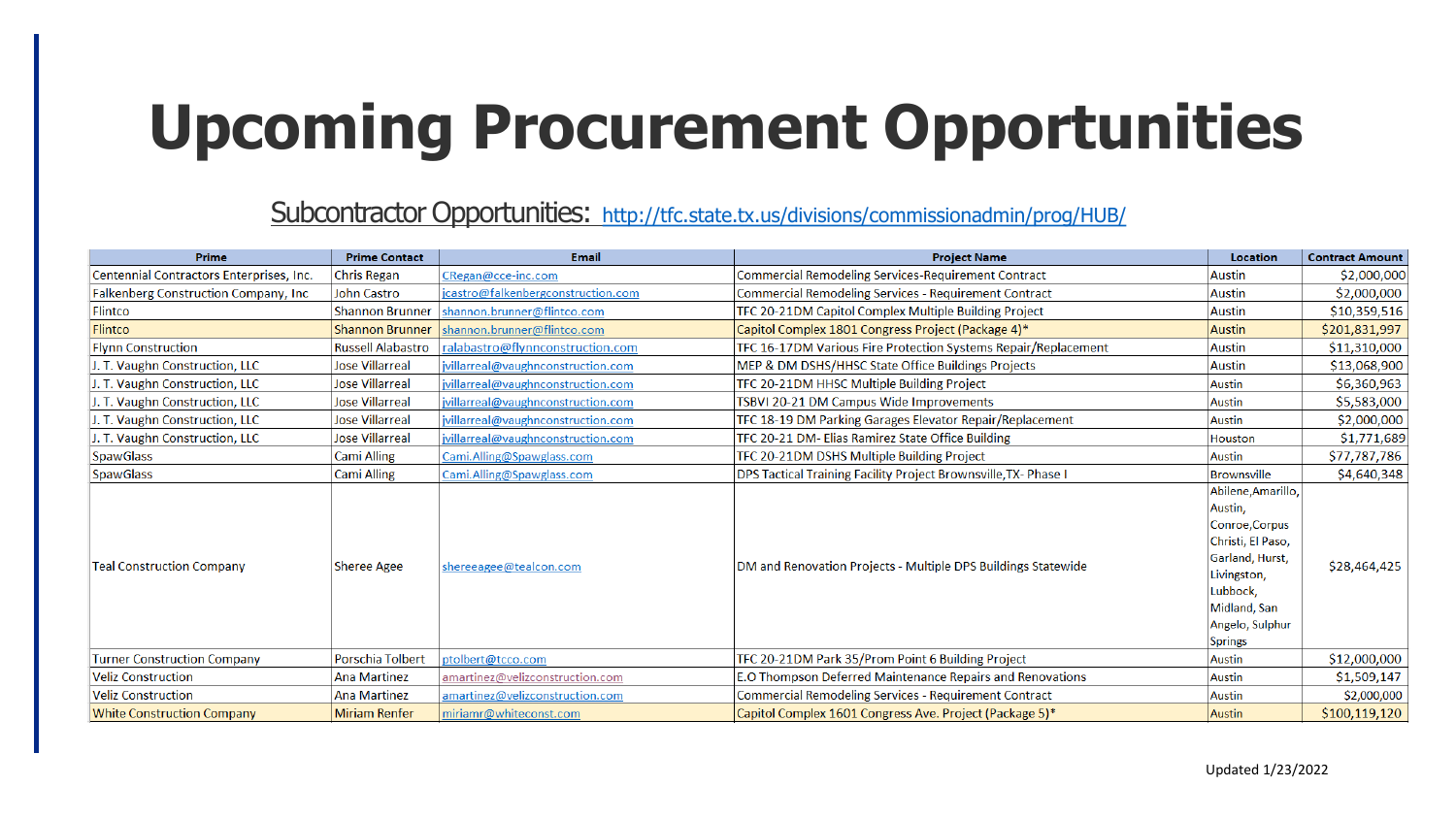## **Small Contractor Participation Assistance Program (TX Gov't Code 2166.259)**

#### **Background**

Texas Government Code, Section 2166.259, requires the Texas Facilities Commission (the Commission) to maintain the Small Contractor Participation Assistance Program (the Program) for public works projects undertaken and executed by the commission. Created by the Texas Legislature in 1995.

#### **Purpose**

The purpose of the Small Contractor Participation Assistance Program is to ensure full opportunity for participation by small contractors in certain public works projects involving a contract **or** aggregated multiple contracts with an estimated cost of more than \$1 million. Designated staff members of the Texas Facilities Commission (TFC) are available to provide general information about the program as well as technical assistance for building construction projects managed by TFC.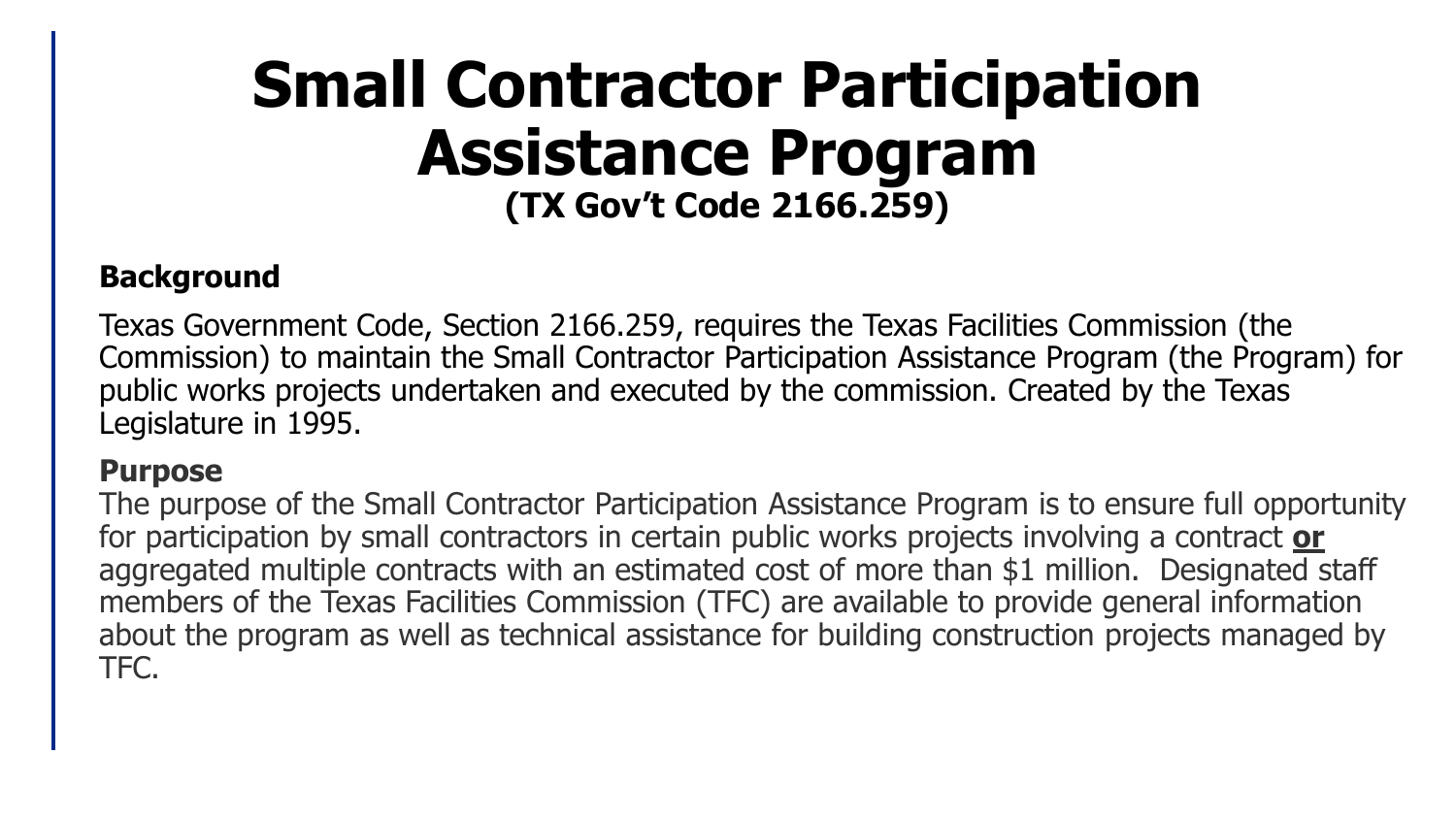# **HUB Initiative Plan**



### **Preparation**

• Register as a vendor with the Texas State Comptroller

<https://comptroller.texas.gov/purchasing/vendor/>

- Get HUB certified with the Texas State Comptroller (Administrator of the State-wide program)
- Request a meeting with the Texas Facilities Commission HUB Program

[http://tfc.state.tx.us/divisions/commissionad](http://tfc.state.tx.us/divisions/commissionadmin/prog/HUB/) min/prog/HUB/



## **Connections**

- Networking with State & Primes
- Build a relationship with the State & Primes
- Seek assistance from the Small Business Development Centers
- Attend Bid Conference & Industry related
- Meet & Greets
- RELATIONSHIPS



## **Education**

- Understanding the different State procurement methods & processes
- Obtain required certifications needed to work with TFC (OSHA, Bonding& Insurance) Attend special business training events
- Know your business capacity when bidding
- Know how to price in different markets& cities



## **Marketing**

- Have your Elevator Spill
- Attend Bid Conference & Industry related Meet & Greets
- Requests a debrief of solicitation that were not awarded
- Do your research
	- Opportunities
	- Prime's reputation
	- Payment process

HUB is not a set-aside program & All contracts are competitively bid.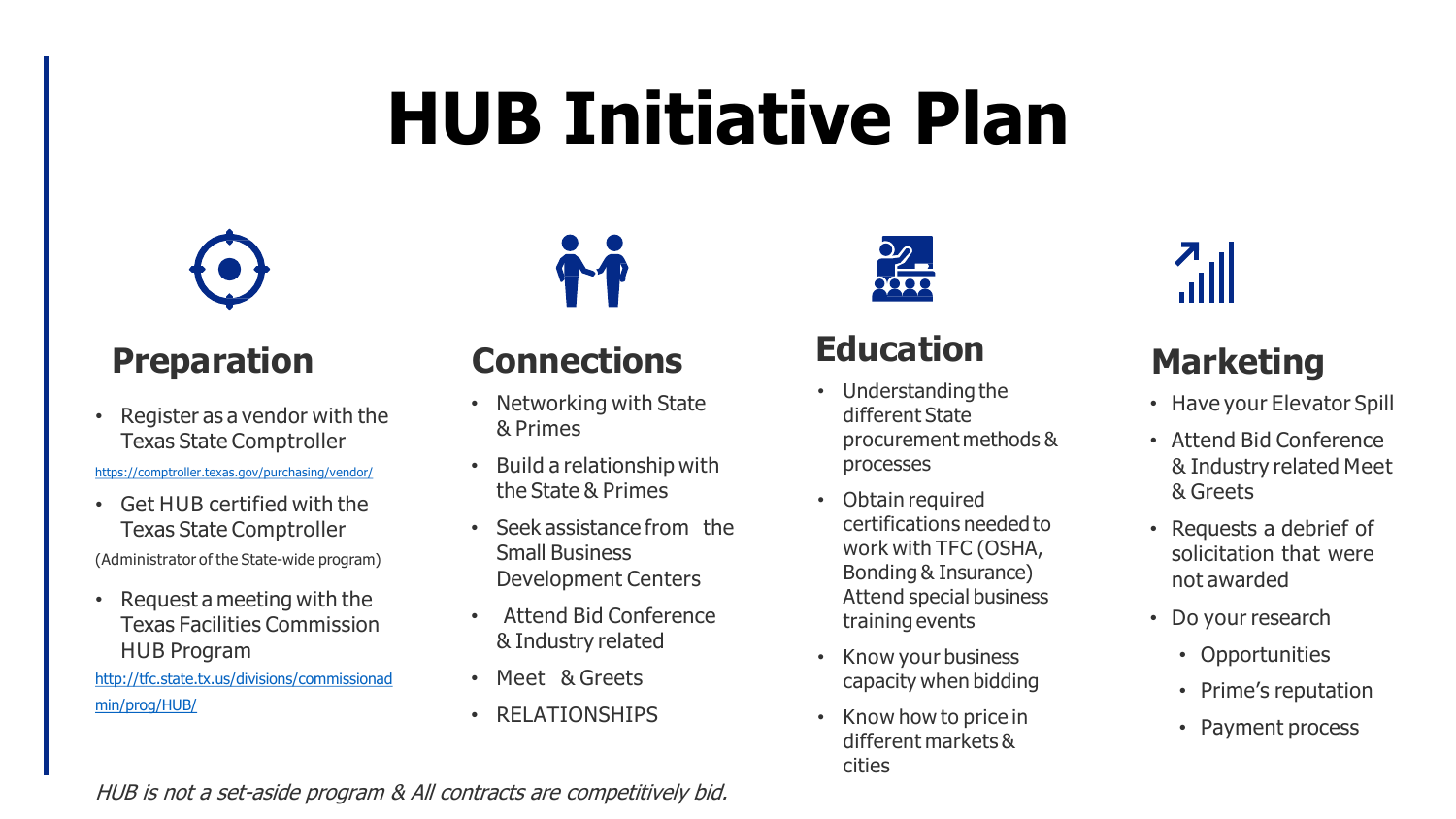# **Upcoming Educational Sessions**



## **Safety @ Work CSHA 30 Online Training for \$20**

TFC and the Texas Department of Insurance, Division of Workers' Compensation (DWC) have partnered to offer low-cost OSHA 30-Hour Construction course.

For more information, please visit [https://www.tdi.texas.gov/wc/safety/30hrconstrclas.html](http://www.tdi.texas.gov/wc/safety/30hrconstrclas.html)

TFC and DWC OSHA30 video [https://www.youtube.com/watch?v=az8NU-01vyM&feature=youtu.be](http://www.youtube.com/watch?v=az8NU-01vyM&feature=youtu.be)



## **Meet the Prime Webinar Series – August 2022**

Meet and network with the Prime Contractors who are currently working on TFC Construction & Maintenance projects. The weekly webinars will be offered every Tuesday at 1PM for the next 12 weeks. Take advantage of this series and get the insights on upcoming TFC contracting opportunities.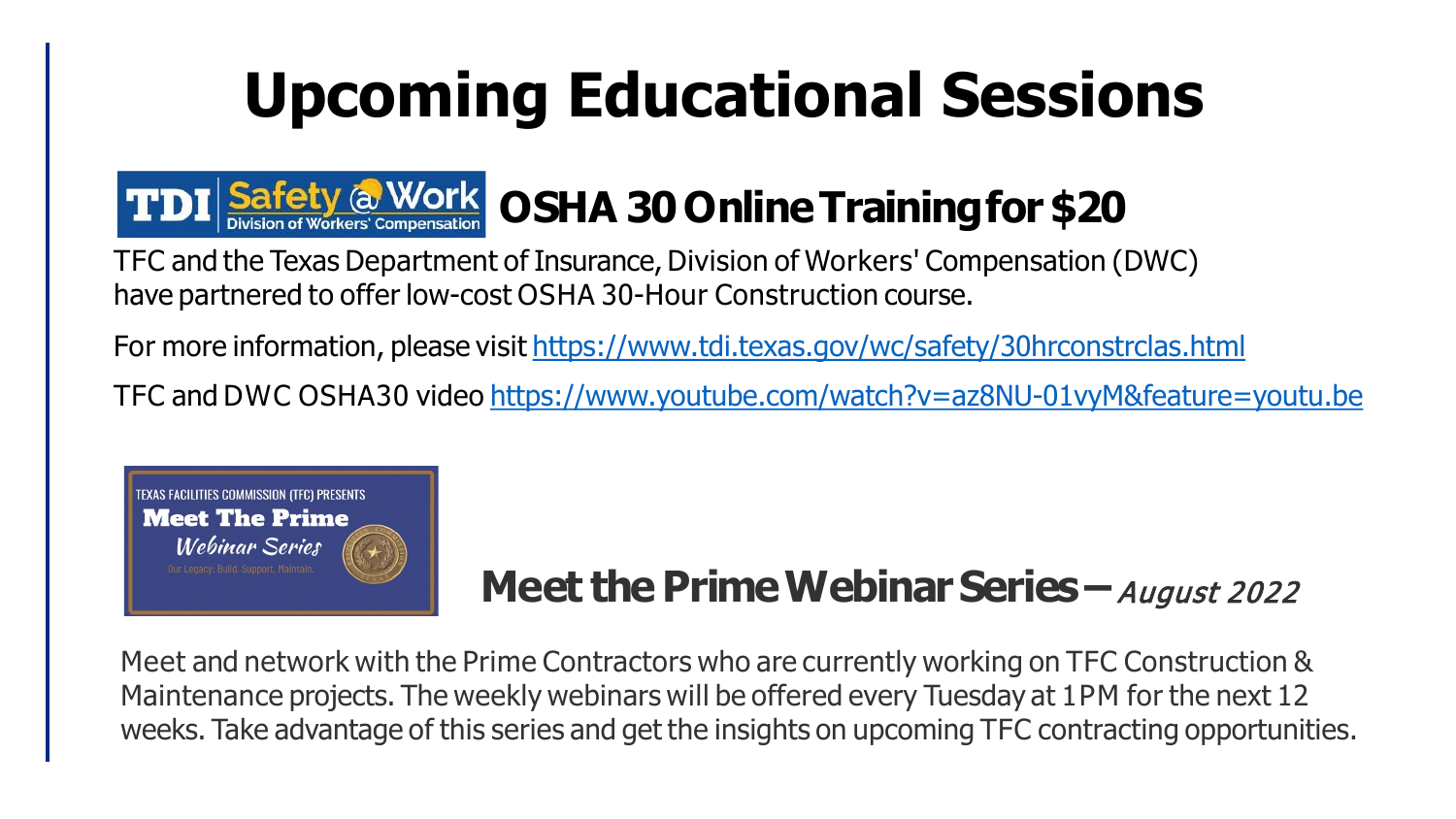# **Upcoming Educational Sessions**



## **Writing Winning Proposals - Currently Planning**

Learn about proposal writing tips and the insights on TFC solicitations.



## **Subcontractor Training-Currently Planning**

This educational session is being offered to ensure potential Subcontractors are informed on both TFC's and General Contractor's construction processes. This networking platform provides an opportunity for the CMR to connect with Subcontractors interested in working on the upcoming TFC projects. The topics covered in this training are important to the potential subcontractors' success.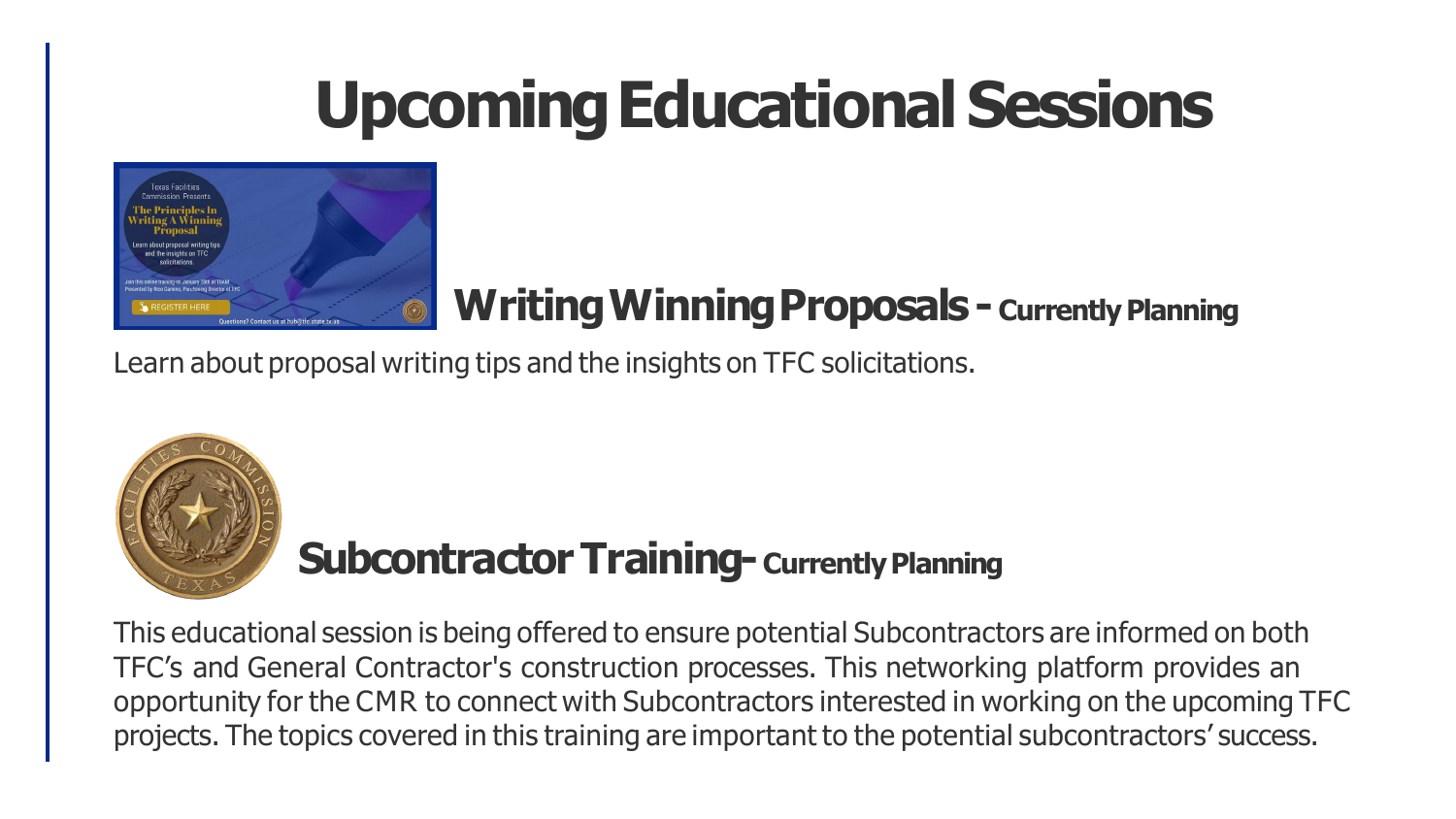# **Upcoming Educational Sessions**



## **The HUB Huddle-** Spring 2022

This session will be offered once a month and during your lunch time. Each session only runs 20-30 minutes and hits on one specific business topic. The goal is to give you actionable tips and advice you can use today. So, pack your lunch and tune in.



## **Session # 3 /Austin-** July 28, 2022

The HUB Program Texas Education Advocacy Series provides the most up to date information for HUBs and HUB eligible firms on contracting opportunities with state agencies and universities on a regional basis. Hosted by Senator Royce West and sponsored by Texas Facilities Commission, Texas Department of Public Safety, the University of Texas at Austin and cosponsored by the University of North Texas System, UT Rio Grande Valley & UT System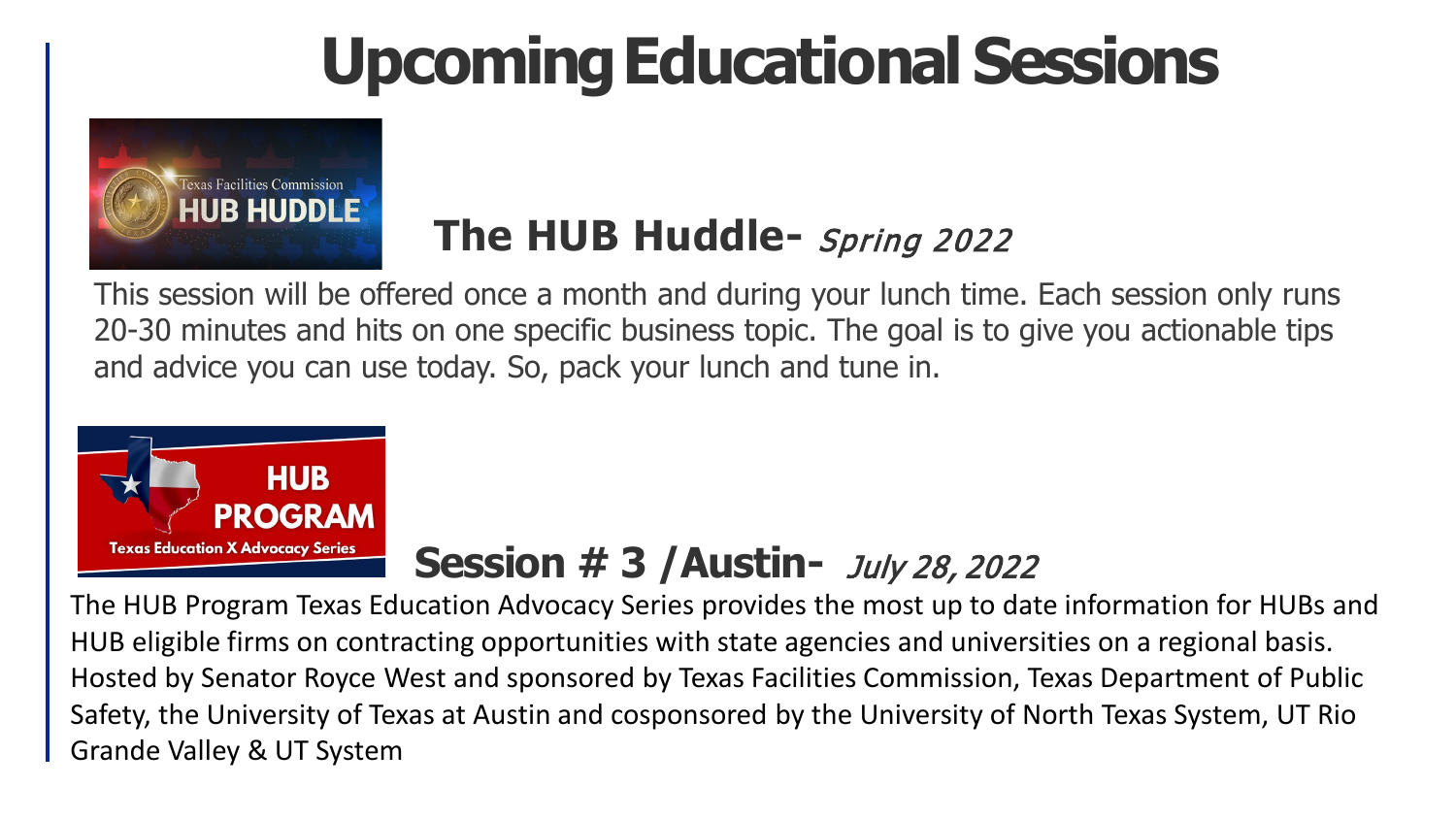## **HUB Program Highlights 2021**

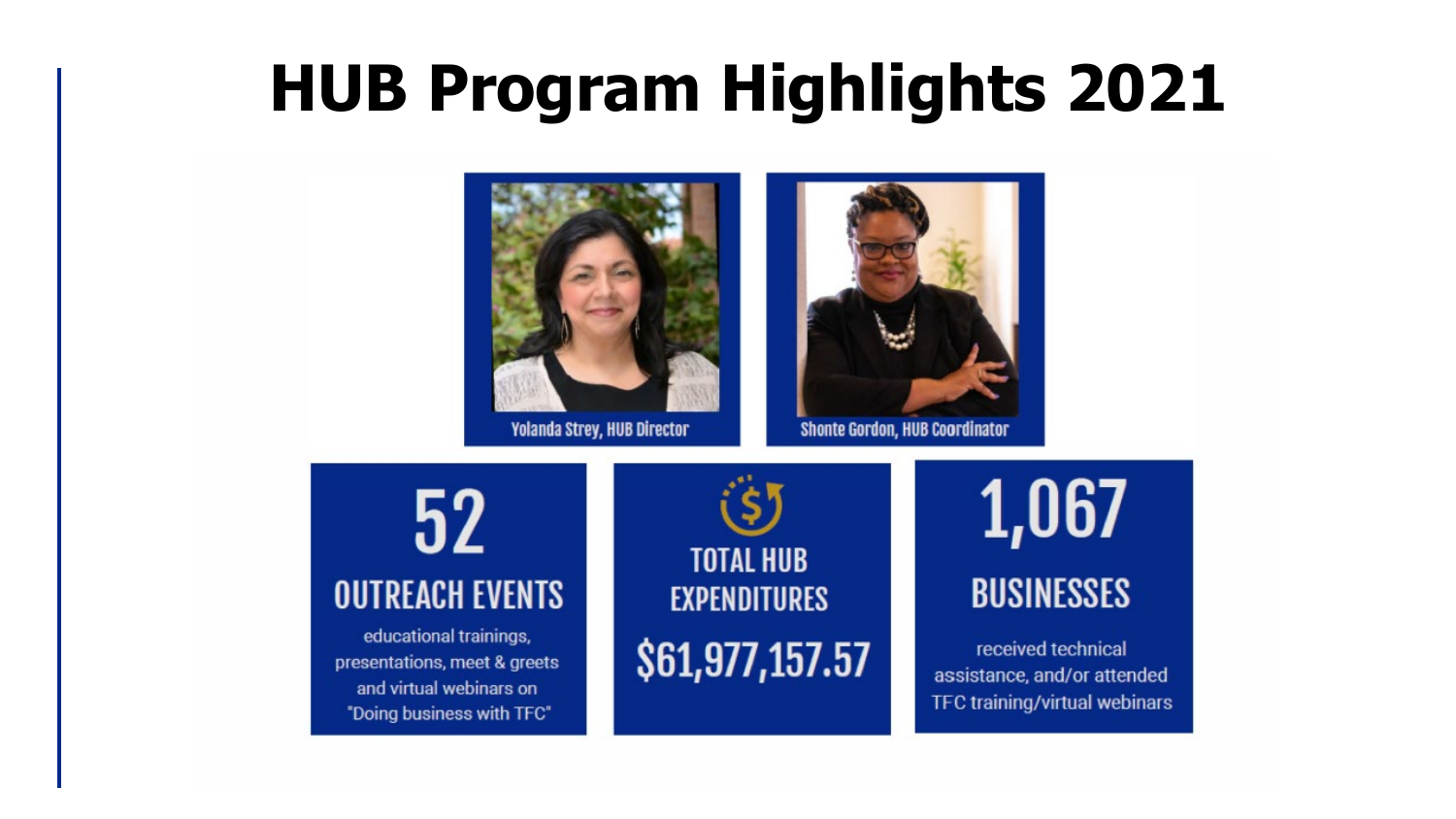# **Your Next Steps**

# 2 Easy Ways to Explore<br>Business Opportunities

#### **With the Texas Facilities Commission (TFC)**

Interested in doing business with TFC? Let us guide you thru the process.

## **SCHEDULE MEETING**





Make an appointment TFC HUB Webpage http://www.tfc.state.tx.us/divisions/commissionadmin/prog/HUB/



Fill out the Intake form and we will contact you More Questions? Email us at hub@tfc.state.tx.us